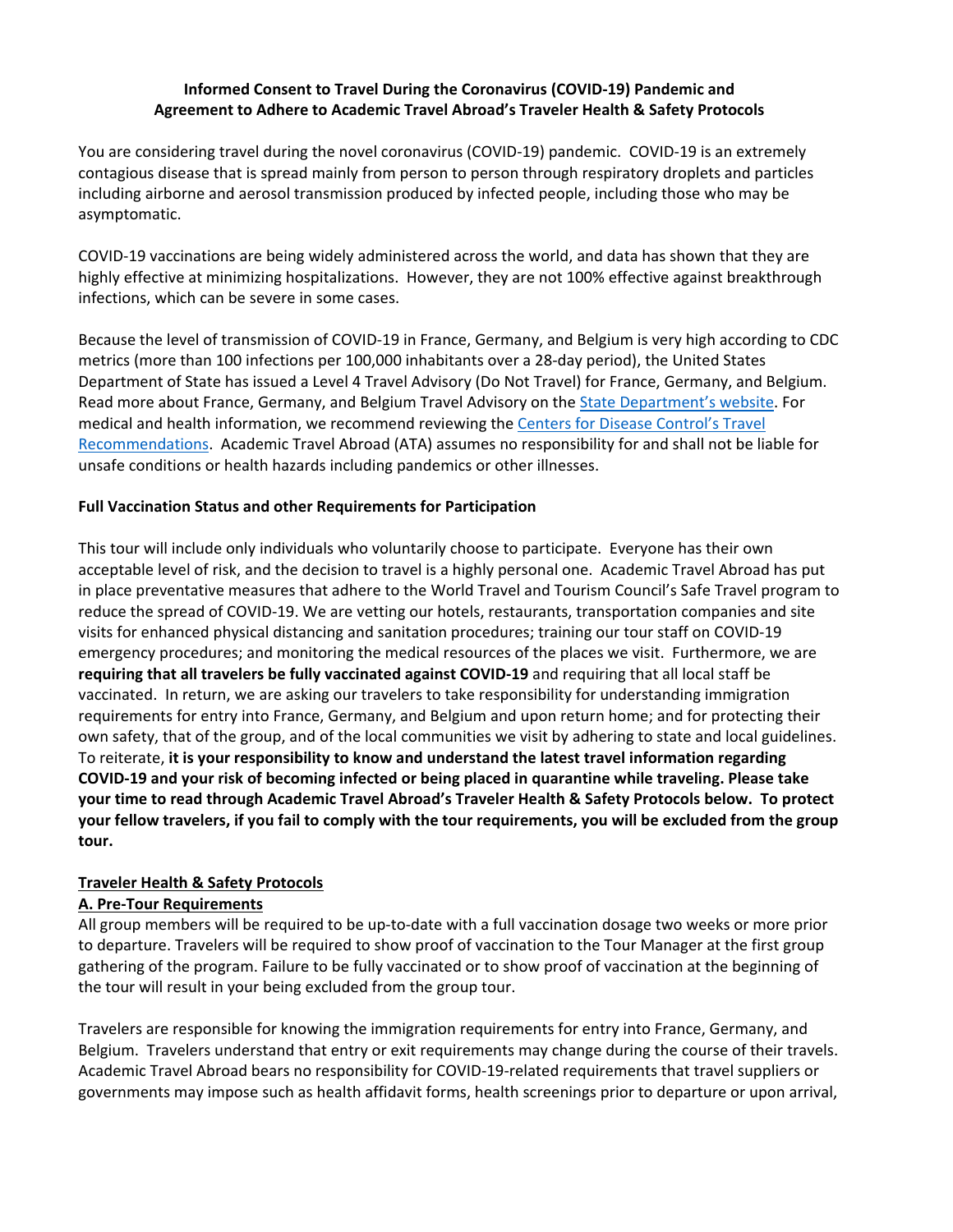or quarantines. Academic Travel Abroad is not responsible for covering the costs of testing requirements or costs associated with quarantines or lockdowns.

#### **B. On‐Tour Requirements:**

### **Physical Distancing & Face Masks**

According to the Center for Disease Control (CDC), limiting face‐to‐face contact with others is the best way to reduce the spread of COVID‐19. When in crowded enclosed settings, wearing a face covering will be required on tour. Our group will follow all local regulations, and any traveler who refuses to comply will be asked to leave the trip. There will be no refunds for the unused portion of their trip.

### **Infection Protocols**

During the tour, anyone with a temperature of 100.4 degrees (F) or higher will be required to separate from the group until a negative COVID‐19 test is produced. Tour staff will assist travelers in obtaining the necessary testing, but the cost of testing will the at the traveler's expense. Any additional costs associated with medical treatment for COVID-19 during the trip will be the traveler's sole responsibility. Travelers should have access to adequate financial resources should hospitalization occur.

Any traveler who tests positive for COVID‐19 during the tour must leave the group and isolate themselves for the full amount of time recommended by local health officials. In the event of an infection among the group, the entire group may also be required to quarantine. Travelers must agree to follow the recommendations of local health professionals regarding quarantining as a result of contracting or being exposed to COVID‐19. The tour will not continue until the group has been given clearance by a local health professional to proceed.

Every effort will be made to recoup monies for any unused portion of a quarantined traveler's trip, but refunds cannot be guaranteed and are unlikely. Any additional hotel and meal costs associated with quarantine will be the traveler's responsibility. For this reason, **WE STRONGLY ENCOURAGE ALL TRAVELERS TO PURCHASE A TRIP INSURANCE POLICY THAT INCLUDES QUARANTINE AS PART OF ITS TRIP INTERRUPTION COVERAGE** *AS WELL AS* **ROBUST MEDICAL COVERAGE FOR SICKNESS WHILE TRAVELING. Please be aware that some trip insurance policies exclude coverage during epidemics or pandemics, especially when travel warnings are in place.** 

# **Flexible Cancellation Policy**

If you prefer not to travel at this time, you may receive a full refund of any payment made up until 60 days prior to departure of this trip. Alternatively, you may transfer your full payment, at no penalty, to another First Division Museum that departs by December 31, 2023. If you do choose to travel, you are doing so with full knowledge of current travel requirements and take full responsibility for your actions.

# **AS A CONDITION OF ACCEPTANCE OF ANY APPLICATION, EACH APPLICANT MUST AGREE TO THE STATEMENT SET FORTH BELOW:**

The undersigned has read carefully the **Informed Consent to Travel During the Coronavirus (COVID‐19) Pandemic and Agreement to Adhere to Academic Travel Abroad's Traveler Health & Safety Protocols** set forth above, the schedule of activities for this trip, as well as the terms and conditions of application and participation as set forth (in the trip brochure(s)/ on the trip web page), and recognizes and accepts the special risks associated with travel during the coronavirus outbreak, the trip and conditions, including vaccination requirements and quarantine policies. The undersigned further understands that the Department of State has issued a Level 4 Travel Advisory (Do Not Travel) for France, Germany, and Belgium and accepts the special risks associated with traveling to France, Germany, and Belgium during the coronavirus outbreak. The undersigned further acknowledges, consents to, accepts and assumes the risks stated herein and behalf of himself/herself, his/her dependents, heirs, executors, administrators and assigns,